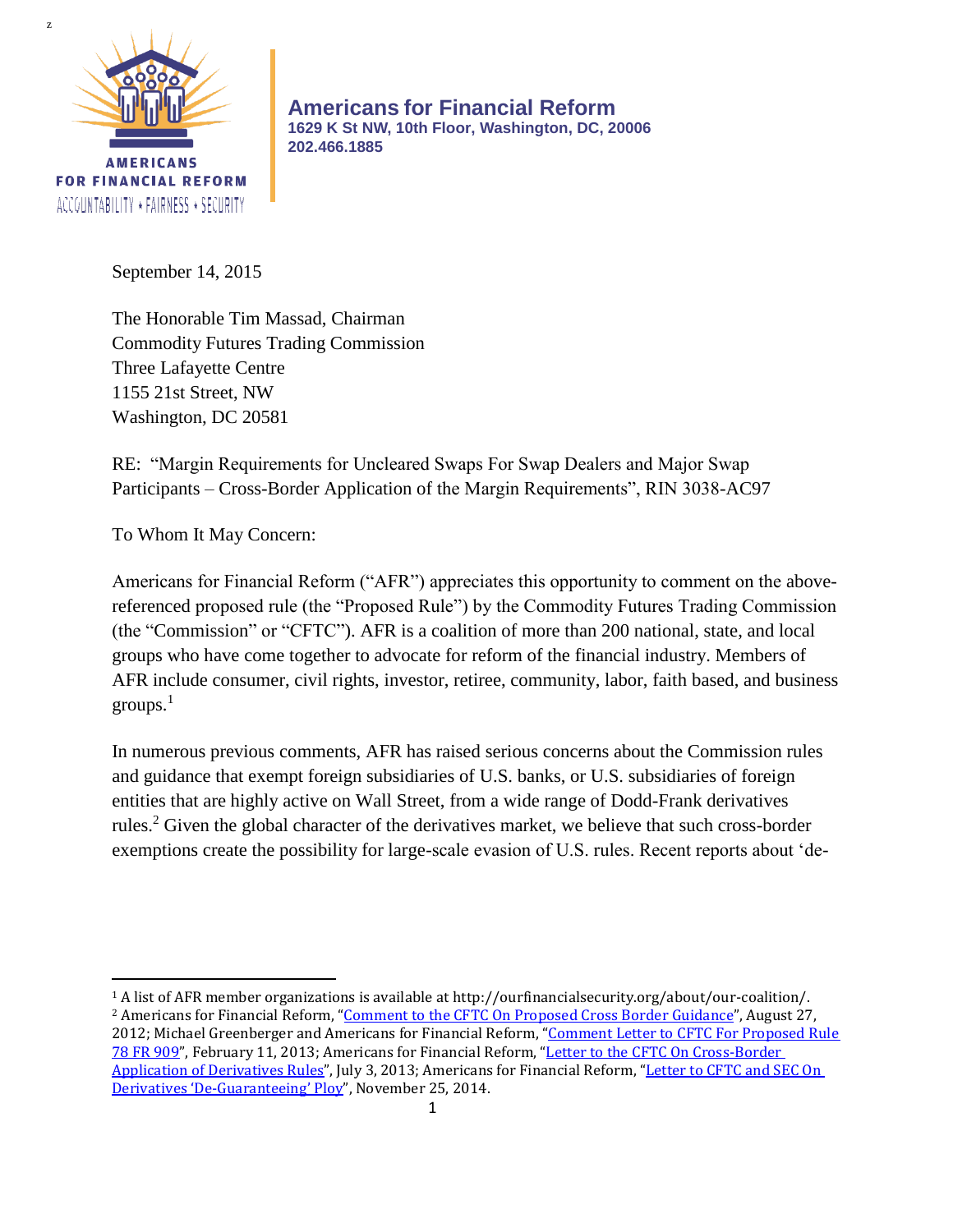guaranteeing' of derivatives transactions to permit avoidance of CFTC rules indicate that such concerns are well founded.<sup>3</sup>

AFR supports the expansion of the cross-border application of derivatives margin regulation that is proposed in this rule. In our previous comment on the Commission margin proposal, we urged that foreign subsidiaries be covered under U.S. margin requirements.<sup>4</sup> This Proposed Rule does address this issue, and goes some distance toward limiting possibilities for cross-border rules evasion as regards margin requirements in particular. This is progress in the right direction.

However, we believe that properly addressing the issue of cross-border derivatives regulation requires a much more comprehensive re-examination of the approach adapted by the Commission in its 2013 cross-border guidance, and there are serious problems with reforming the cross-border approach for margin rules alone. These issues include the following.

- 1) **It adds complexity to what is already a highly complex set of cross-border rules.**  This Proposed Rule adds the important concept of a 'Foreign Consolidated Subsidiary' (FCS) and also changes the 2013 Guidance approach in numerous ways. But these changes only apply to the margin context, and only for entities that are regulated by the CFTC and not prudential regulators. Market participants and observers must now master another set of cross-border rules which only applies to one set of margin rules and not to other regulatory contexts.
- 2) **The justification for this rule conflicts with the justification given for previous rules.**  The reasons given in this Proposed Rule for expanding the application of U.S. margin rules to foreign subsidiaries of U.S. swaps entities apply equally well to the cross-border application of other derivatives rules. For example, the Proposed Rule states that the swaps activities of a non-guaranteed Foreign Consolidated Subsidiary have a "direct impact on the financial position…of a U.S. parent entity…and a potential spill-over effect on the U.S. financial system".<sup>5</sup> However, this statement would also justify a much more expansive application of other derivatives rules that protect against financial risk, such as for example clearing requirements, than was required in the 2013 Guidance. The 2013 Guidance exempts many activities non-guaranteed FCS from numerous derivatives regulations on the ground that the swaps activities of these entities do not present a risk to the U.S. financial system. If the Commission believes that FCS can have a direct impact on the U.S. financial system statement in the context of these proposed margin rules, then it must re-examine the numerous exemptions offered to FCS for other derivatives rules.
- 3) **Exemptions granted in the 2013 Guidance undermine the proper application of these margin rules.** The applicability of the proposed margin rules is limited to CFTC-

 $\overline{\phantom{a}}$ 

<sup>3</sup> Levinson, Charles, "[Vanishing Act: How U.S. Banks Moved Billions of Dollars in](http://www.reuters.com/investigates/special-report/usa-swaps/) Trades Beyond Washington's Reach"[, Reuters Investigates,](http://www.reuters.com/investigates/special-report/usa-swaps/) August 21, 2015.

<sup>4</sup> Americans for Financial Reform, "[Comment on Margin Requirements For Uncleared Swaps](http://ourfinancialsecurity.org/blogs/wp-content/ourfinancialsecurity.org/uploads/2014/12/60072MarcusStanley.pdf)", December 2, 2014.

<sup>5</sup> CFR 41385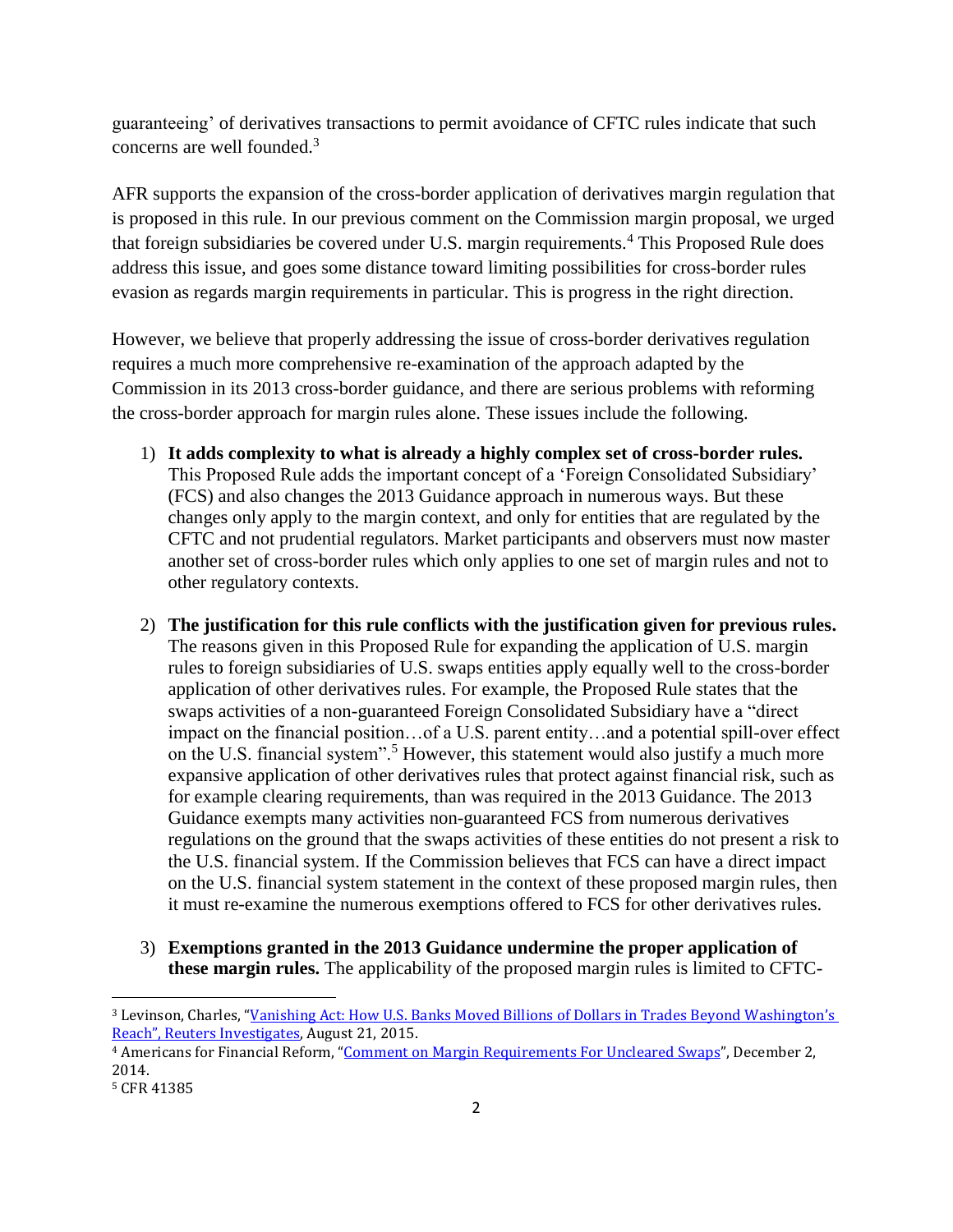registered swaps entities. However, under the aggregation rules in the 2013 Guidance, transactions between non-guaranteed foreign affiliates of U.S. persons and foreign branches or non-guaranteed foreign affiliates of U.S. persons are not counted toward the de minimis requirement for registering as a swaps entity. Thus, even if an entity is a Foreign Consolidated Subsidiary of a U.S. person, so long as it is not guaranteed it could avoid registration as a swaps entity, and thus the application of margin rules, if it limits swaps counterparties to foreign branches of U.S. banks or non-guaranteed foreign affiliates of U.S. banks (including non-guaranteed affiliates that are themselves FCS). This could seriously undermine the effort in this proposed rule to capture FCS of U.S. banks even where they are not guaranteed.

Thus, if the Commission limits its rethinking of cross-border rules to the area of margin requirements for non-bank swap dealers, and does not reexamine the guidance approach more broadly, the cross-border regulatory regime will be excessively complex and will continue to include unnecessary and damaging loopholes that undermine the intent of the rules. We therefore urge the Commission, as we have previously, to engage in a general reexamination of its crossborder policies, particularly as regards the exclusion of foreign consolidated subsidiaries that lack an explicit guarantee from coverage under a wide range of crucial derivatives rules.

In considering the specific details of this Proposed Rule, we would like to comment in three areas. These are the concept of Foreign Consolidated Subsidiaries (FCS) and the use of the FCS concept to determine the coverage of margin rules, the change in the definition of 'guarantee' as compared to the 2013 guidance definition, and the scope of the proposed rules exclusion and substituted compliance provisions. Our points in these areas can be summarized as follows:

- In general, we strongly support the use of the FCS concept to expand the scope of margin requirements beyond the 2013 Guidance approach, to all non-guaranteed FCS of U.S. parents. However, we believe that the FCS concept could usefully be supplemented by a provision to apply a facts and circumstances analysis of control in those cases where a non-consolidated entity could have a major impact on the financial well-being of the parent, including cases where the parent does not use GAAP accounting.
- We oppose the narrower definition of 'guarantee' in this proposal. While the harm created by the weakening of the 'guarantee' definition as compared to the 2013 Guidance definition may be limited due to the expansion of margin rules coverage to FCS, the introduction of such a weak definition of guarantee into the cross-border rules set creates an extremely poor precedent, especially considering that the majority of key derivatives rules are not extended to non-guaranteed FCS under the 2013 Guidance approach. It is also likely to be confusing to market participants. The apparent intent of the Commission in this proposal could be achieved without actually changing the guarantee definition.
- It is unclear in this proposal whether the Commission plans to certify international CPSS-IOSCO rules as acceptable for substituted compliance with U.S. rules. We do not believe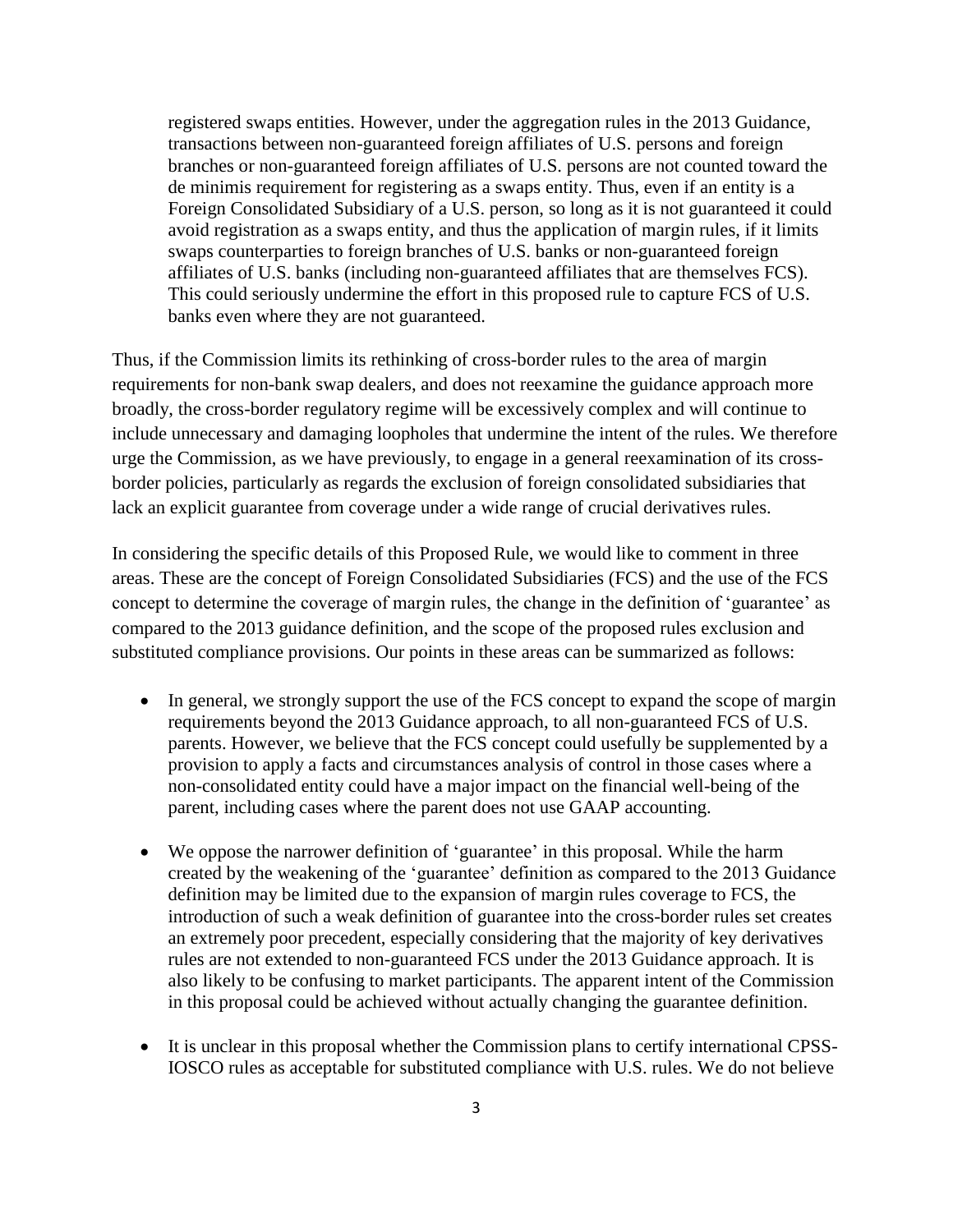these international rules should meet the substituted compliance standard, as they differ significantly from U.S. regulatory standards.

 We furthermore believe that the combination of a narrow definition of 'guarantee' in this proposal and the limitation of the FCS concept to subsidiaries of registered swaps entities (as opposed to consolidated subsidiaries of any U.S. person) is likely to lead to an overbroad application of the substituted compliance and regulatory exclusion provisions in this rule. We also question the Commission's decision to grant a full exclusion from any margin requirements to trades between foreign-owned entities that include a U.S. registered swap dealer.

These points are discussed further below.

**The FCS Concept**: The Proposed Rule diverges from the 2013 Guidance approach by extending U.S. derivatives jurisdiction to Foreign Consolidated Subsidiaries (FCS) of swaps entities, even where such FCS are not U.S. persons and do not have an explicit legal guarantee. In numerous previous comments, AFR has pointed out that the sweeping exemptions the Commission has granted to foreign subsidiaries of U.S. swaps entities are a major weakness in the current regime for derivatives regulation. The use of the FCS concept to expand the reach of U.S. derivatives rule is a logical way to address this weakness in the area of margin for un-cleared swaps, and we support it. The Proposed Rule points out in several places that an FCS by definition has a direct impact on the financial position of the parent entity that consolidates it and that such impact creates incentives for support on the part of the parent entity and expectations for support on the part of market counterparties, even if there is no explicit legal obligation for support. We strongly agree with these points, which are well supported by evidence.<sup>6</sup> They echo arguments made by AFR and others in previous comments and, as discussed above, should also be applied in other areas of derivatives regulation.

The FCS concept is a logical and reasonable approach to determining which subsidiaries of U.S. swaps entities can expect an implicit guarantee from the U.S. parent, and it economizes on Commission resources by tying regulatory coverage to easily available accounting information. However, it may not encompass all subsidiaries which could expect an implicit subsidy. In the margin rule proposed by prudential regulators, a control test as opposed to a consolidation test was used. Under U.S. GAAP, control and accounting consolidation are closely related, but some forms of control may not trigger consolidation in all circumstances.<sup>7</sup> The close relationship between consolidation and control does mean that the FCS concept is likely to capture most cases in which control exists. However, some instances in which a parent and a subsidiary entity are closely related and the parent faces strong reputational incentives to support the subsidiary

 $\overline{\phantom{a}}$ 

<sup>6</sup> See footnote 61 of the Proposed Rule, as well as extensive discussion in Americans for Financial Reform, "[Letter to CFTC and SEC On Derivatives](http://ourfinancialsecurity.org/blogs/wp-content/ourfinancialsecurity.org/uploads/2014/11/De-Guaranteeing-Letter1.pdf) 'De-Guaranteeing' Ploy", November 25, 2014.

<sup>7</sup> Price Waterhouse Coopers, "[Point of View: Consoldiation](https://www.pwc.com/us/en/cfodirect/assets/pdf/point-of-view-consolidation-may-2013.pdf)", May, 2013.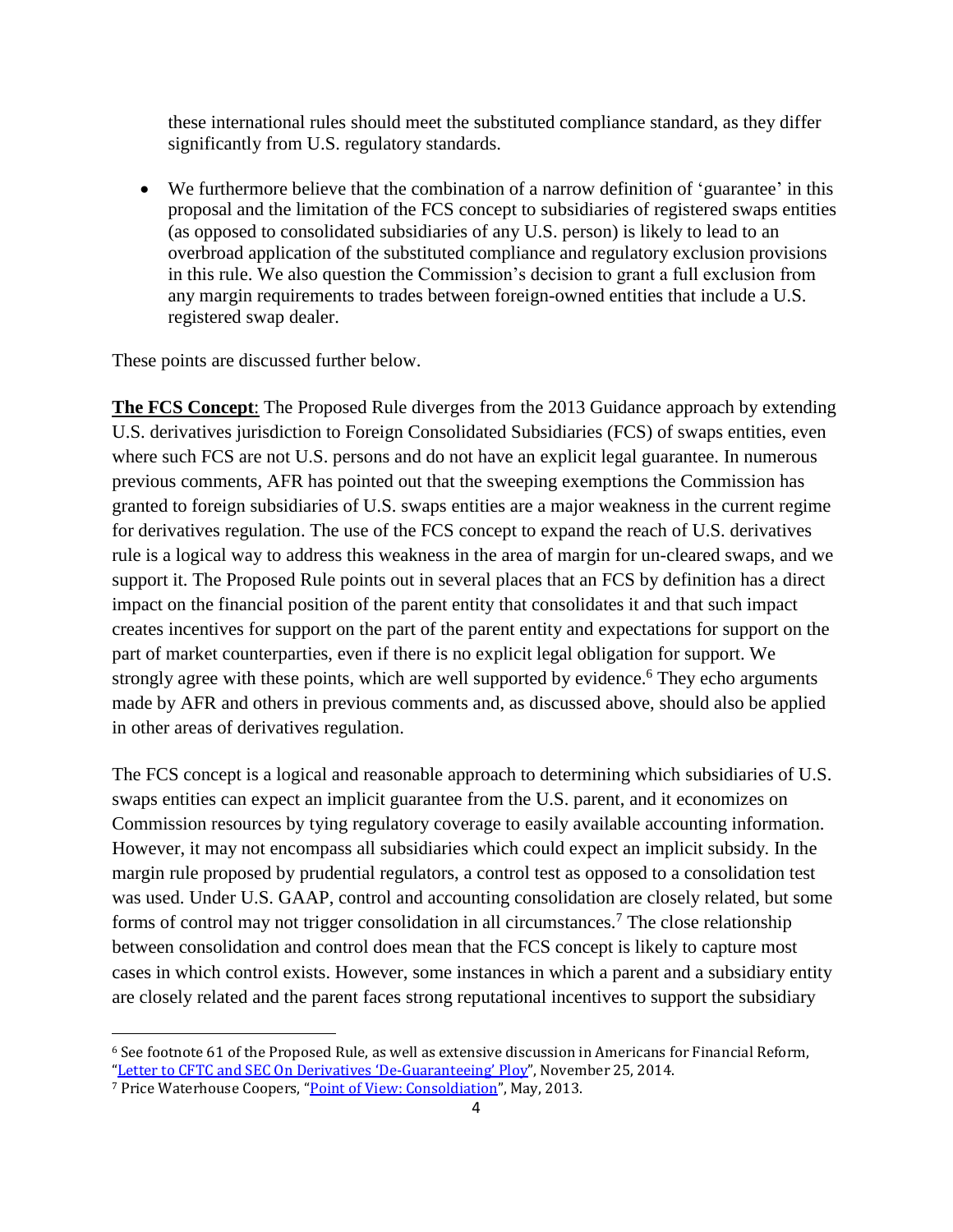may not be captured. This is most obvious in the case of privately held entities that are not required to prepare consolidated financial statements under GAAP. But it may also apply to certain variable interest entities or owned funds. Indeed, there is continuing controversy regarding whether GAAP requirements for consolidation of off-balance-sheet entities are adequate.<sup>8</sup>

Furthermore, placing the emphasis on consolidation alone means that future changes in accounting rules for consolidation will directly impact the coverage of derivatives rules, perhaps in undesirable ways. Prior to the financial crisis and then the passage of FASB 166 and 167, it is clear that U.S. GAAP accounting failed to properly require consolidation of many securitization entities that eventually had a profound impact on the balance sheet of the originating entity. Such gaps in accounting consolidation rules could appear in the future.

We would therefore urge the Commission to preserve its discretion to engage in a facts and circumstances analysis of the relationship between a foreign subsidiary and a U.S. parent entity in order to determine whether sufficient nexus exists to require the subsidiary to comply with margin rules. We also urge the Commission to include within the FCS definition those non-U.S. swaps entities whose U.S. parent is not required to prepare consolidated financial statements, but which would meet standards for consolidation or control were the parent so required. If the Commission failed to include such entities within the FCS definition, entities with a similar nexus to the U.S. financial system would be treated differently depending on e.g. whether the ultimate parent was publicly traded or not. This is an unreasonable outcome that would permit gaps in regulatory coverage to develop.

Finally, we believe that the limitation of the definition of FCS to subsidiaries of swaps entities inappropriately expands the scope of the exclusion created by this rule. Defining an FCS as a consolidated subsidiary of any U.S. parent (including end users and other entities not registered as swap dealers) would address this issue. This objection is discussed further below.

**The definition of 'guarantee'**: The definition of 'guarantee' used in this Proposed Rule is much narrower than the definition of 'guarantee' given in the 2013 Guidance, and includes only a legally enforceable right of recourse for the swap counterparty to a U.S. person. In contrast, the 2013 Guidance definition went well beyond a legally enforceable right of recourse, and included all arrangements by the U.S. parent which, in view of the facts and circumstances, supported the non-U.S. subsidiary's ability to satisfy financial obligations resulting from its swaps obligations.

AFR believes that limiting the guarantee definition to a legally enforceable right of recourse for specific swaps is too narrow, and that the 2013 guidance definition is far preferable. As the

 $\overline{a}$ 

<sup>8</sup> Levinson, Charles, "[How Wall Street Captured](http://www.reuters.com/investigates/special-report/usa-bankrules-weakening/) Washington's Efforts to Rein In Banks", Reuters Investigates, April 9, 2015.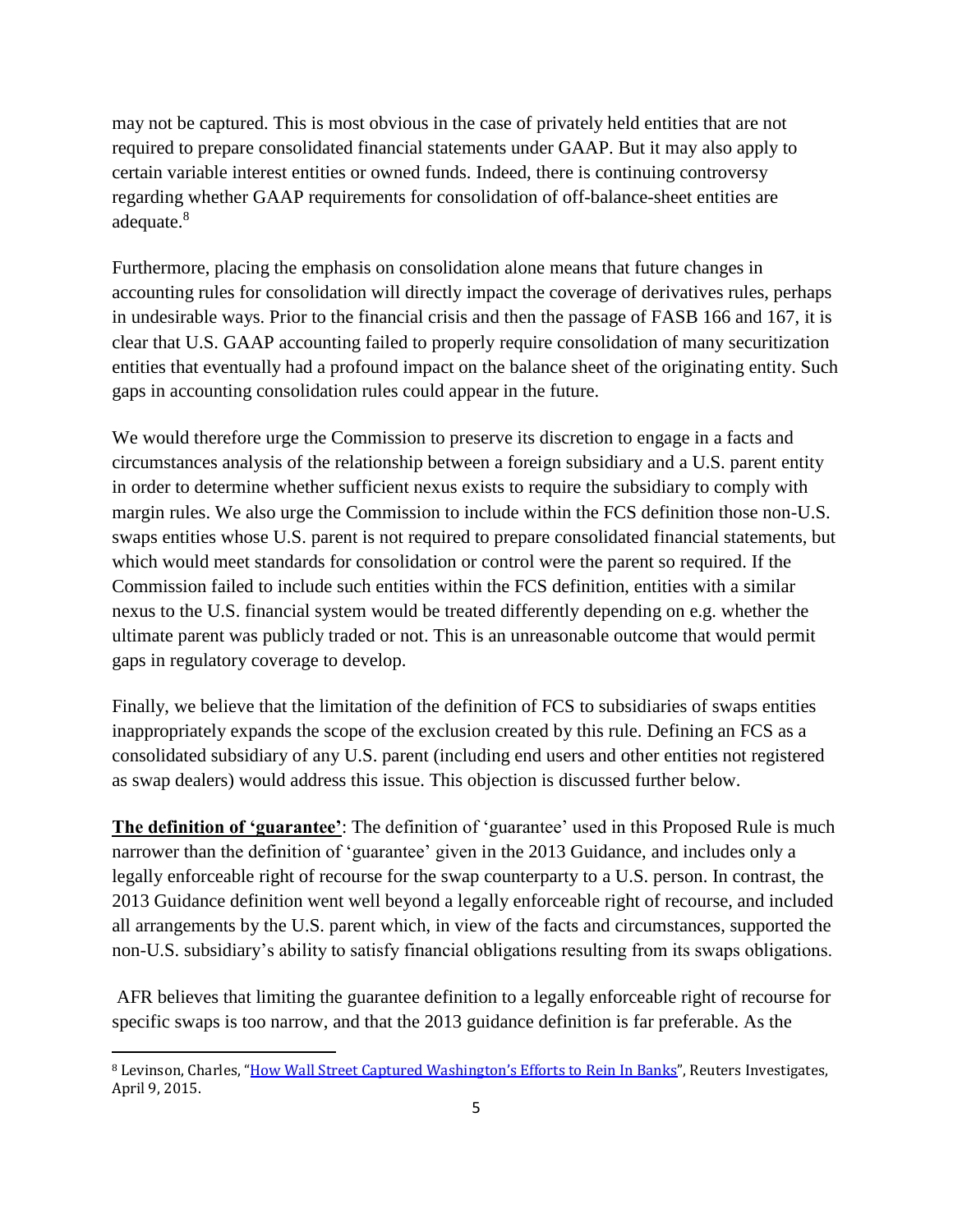Proposed Rule explicitly states, limiting the definition of guarantee to purely a right of recourse means that even formal arrangements between parent and subsidiary that legally commit the U.S. parent to financial responsibility for the subsidiary's debts would not trigger coverage under U.S. derivatives rules. Such arrangements clearly can create the kind of direct and significant relationship between the U.S. financial system and subsidiary swaps obligations envisioned by Congress when it added Section 2(i) to the CEA in the Dodd-Frank Act. The narrow definition of guarantee proposed in this rule also fails to capture the kind of implicit guarantees that led U.S. parent entities to provide support for failing securitization vehicles and funds during the financial crisis.<sup>9</sup>

It is unclear why the Commission has proposed this narrowing of the definition of 'guarantee'. It may be that, in the context of this rule with its explicit requirement that all FCS (guaranteed or not) of U.S. persons be covered under at least substituted compliance, the Commission feels that the broader definition of 'guarantee' in the 2013 Guidance is unnecessary. The Commission may also feel that the narrower definition of guarantee proposed here is the more appropriate one for determining whether substituted compliance vs. full U.S. coverage will apply. As discussed below, we have some concerns with this decision. But even accepting that the Commission's intent is a legitimate one, we feel that it can be achieved without proposing an entirely new definition of 'guarantee' that narrows the 2013 Guidance definition. By creating a second definition of guarantee, the Commission needlessly complicates the overall set of cross-border rules, and also establishes a precedent which interested parties will likely use to try to narrow the 2013 Guidance definition as well. We urge the Commission to avoid introducing such a weak precedent into the cross-border rules, rules which we believe already do not create sufficient regulatory coverage of foreign subsidiary transactions.

Instead, the Commission could achieve the same result as is created by this proposal by simply specifying that, while the 2013 Guidance definition of 'guarantee' continues to apply, in the case of a FCS of a U.S. parent, only an explicit recourse guarantee triggers full coverage under U.S. rules. A subsidiary which is guaranteed in a manner that falls short of a legally enforceable right of recourse for swaps counterparties may be covered under substituted compliance. So instead of referring to a 'guarantee' or 'guaranteed by a U.S. person' to define when full U.S. coverage applies in this rule, the Commission could instead state 'explicit recourse guarantee' or 'a U.S. person has provided an explicit right of recourse'. This would make clear that the overall

 $\overline{a}$ 

<sup>9</sup> As we have argued in other comments we believe that the 2013 Guidance definition of guarantee, as actually applied by the Commission, also fails to capture such implicit guarantees. But at least conceptually the 2013 Guidance definition offers the possibility that Commission staff could apply a facts and circumstances analysis to capture a greater share of implicit guarantees, and the definition clearly should cover broader contractual guarantees of subsidiary-level debt by the parent. This 'explicit right of recourse' definition in this Proposed Rule would make such coverage impossible.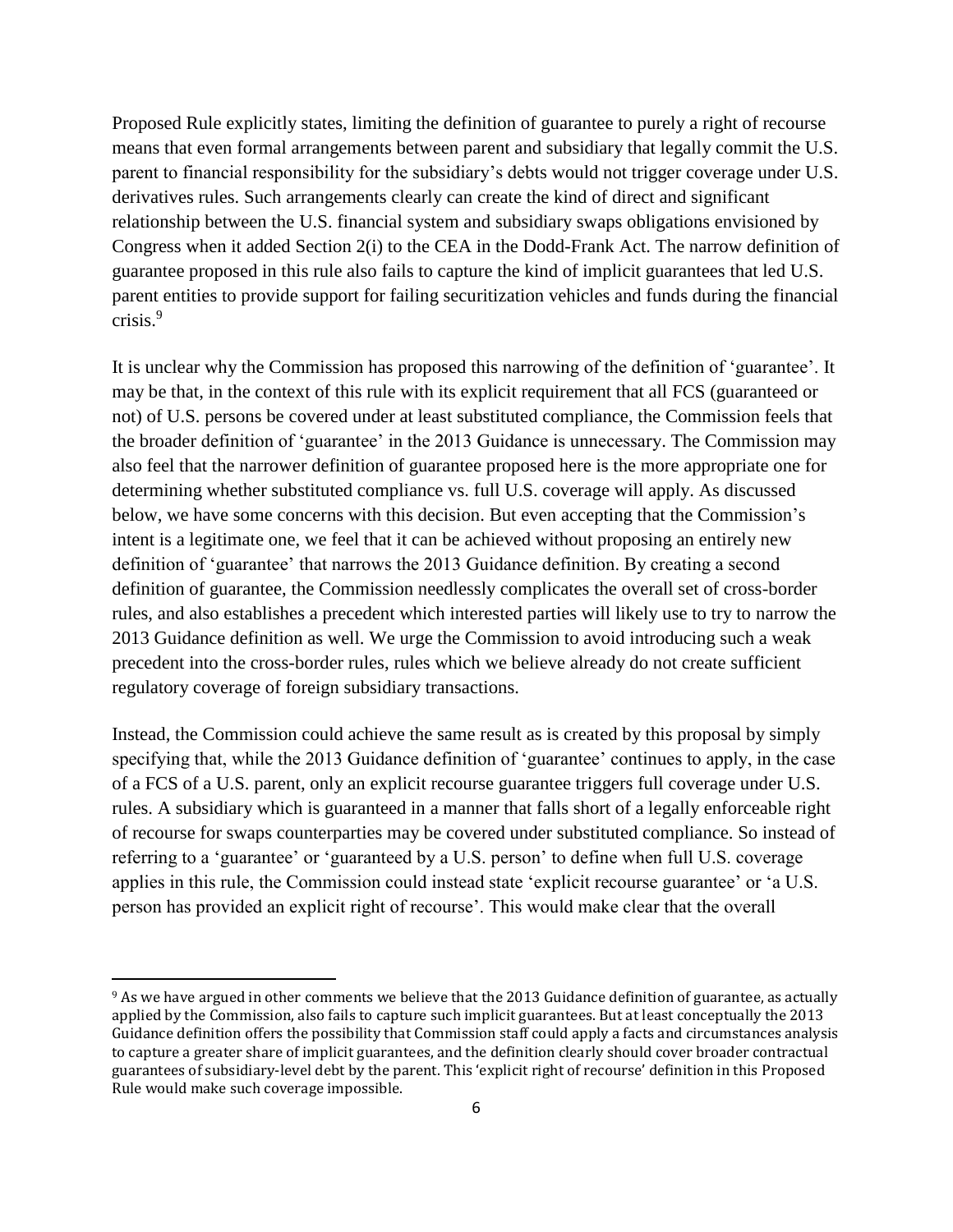definition of guarantee used by the Commission for its broader set of cross-border rules has not changed, while still providing clarity on the application of margin rules.

**The Scope of Substituted Compliance and Exclusion In This Proposal:** The Proposed Rule would permit substituted compliance for transactions involving non-guaranteed FCS. It would completely exclude transactions between non-U.S. swaps entities and non-U.S. persons from coverage under U.S. rules, so long as neither entity has a guarantee from a U.S. person.

We have two issues with the proposal in this area. First, we believe that international margin rules that follow the CPSS-IOSCO agreement should not qualify for substituted compliance treatment, as they differ too significantly from U.S. rules. Second, we feel that the limitation of 'guarantee' to an explicit recourse guarantee and the limitation of the FCS concept to foreign subsidiaries of U.S. swaps entities are likely to create an excessively broad application of the proposed exclusion in the rule, and of substituted compliance if the CPSS-IOSCO qualified for such treatment.

Because both international and U.S. rules have been proposed, it is possible to have a much clearer idea of the contrast between U.S. and likely foreign margin rules then it is for other areas of derivatives rules. While there are many similarities between these rules, there are also a number of important differences. The most important difference appears to be that U.S. rules apply a threshold of \$3 billion to the amount of un-margined swaps permitted to any financial counterparty, while the threshold in the international rules is 8 billion Euros, which is approximately \$9 billion or more than three times as high as the proposed U.S. exclusion.<sup>10</sup> We believe that this difference alone renders foreign rules non-comparable to U.S. rules. There are also a number of other differences and still further differences are likely to emerge in the oversight of margining models by different regulators.

This Proposed Rule offers substituted compliance to essentially any foreign subsidiary that does not have an explicit recourse guarantee. This creates very significant scope for substituted compliance, particularly when the counterparty is not a swaps entity. If this substituted compliance was limited to foreign rules sets that were very similar to U.S. rules (except perhaps for relatively minor differences in implementation or administration) then the scope for substituted compliance would not be a concern. However, if the Commission plans to certify the internationally agreed margin rules as adequate for substituted compliance purposes, despite the significant differences that exist from U.S. rules, then we feel that this Proposed Rule creates excessive opportunities for substituted compliance. At the least, the Commission should specify that the most significant elements of difference between U.S. and foreign rules, including the

 $\overline{a}$ 

<sup>10</sup> Basel Committee on Banking Supervision and International Organization of Securities Commissions, "[Margin Requirements for Non-Centrally Cleared Derivatives](http://www.bis.org/bcbs/publ/d317.pdf)", March 2015.